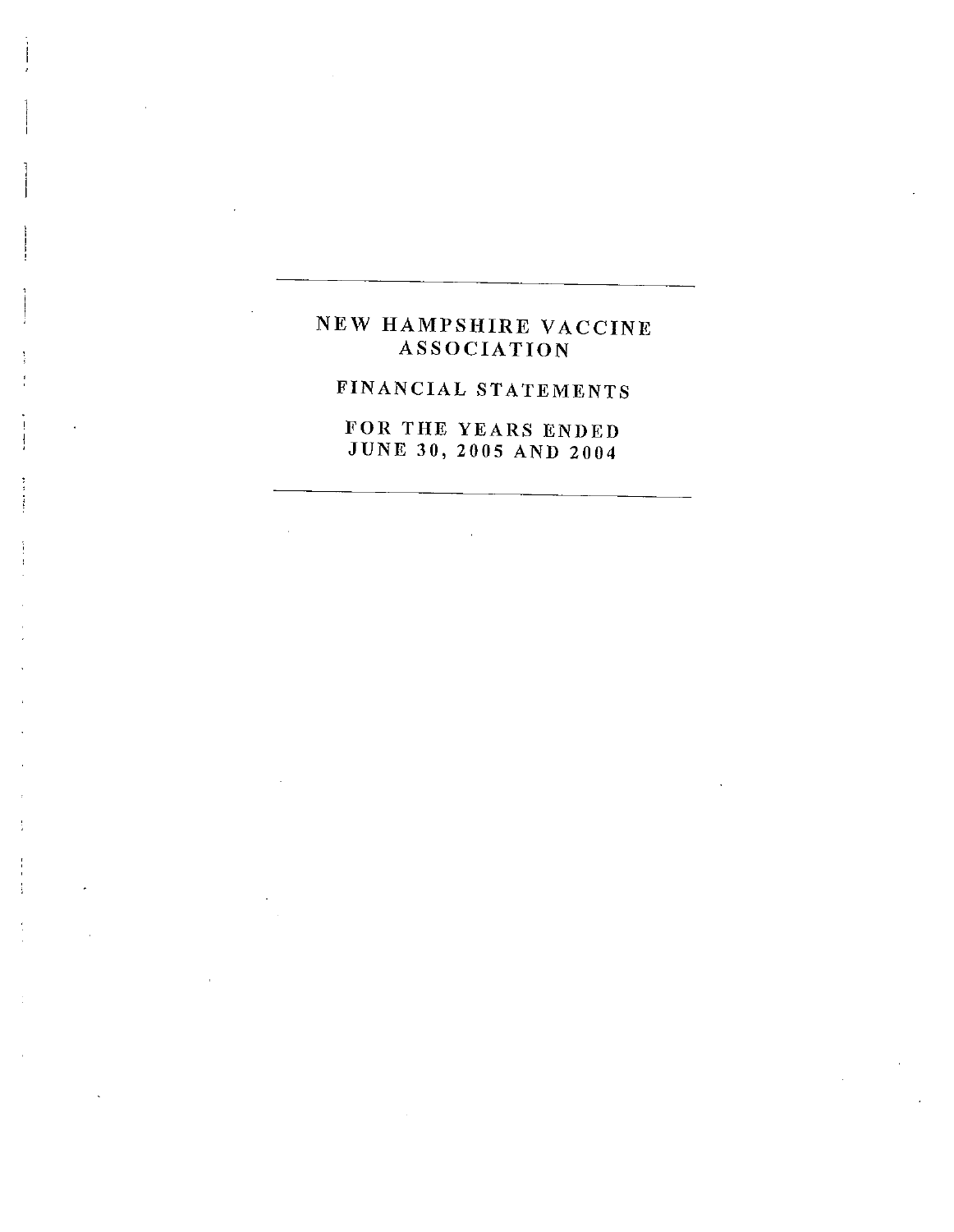# INDEX TO FINANCIAL STATEMENTS

# Financial Statements

 $\bar{\beta}$ 

 $\mathcal{A}$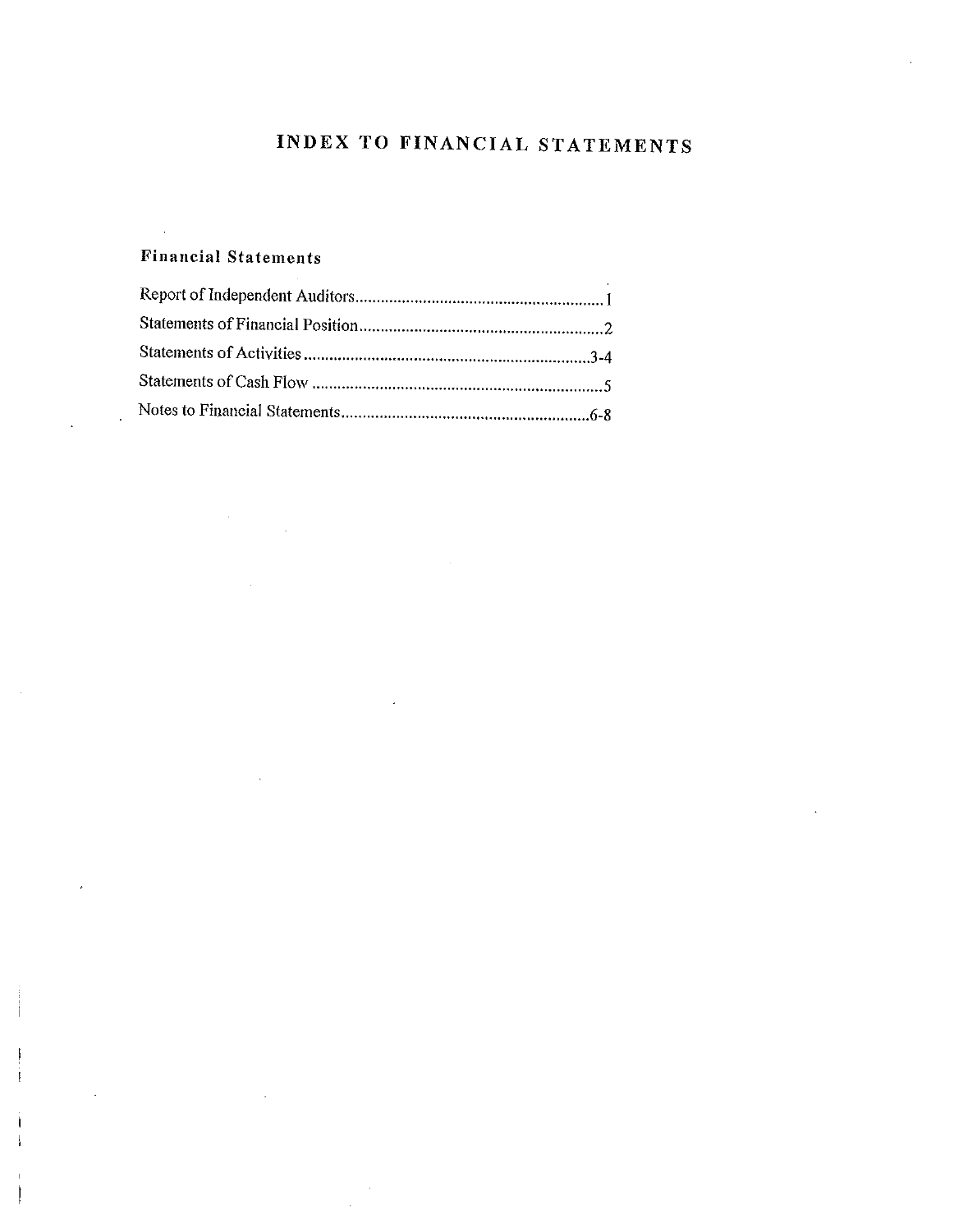

#### **EFOLESSIONAL ASSOCIATION**

Certified Public Accountants

## REPORT OF INDEPENDENT AUDITORS

To the Board of Directors of New Hampshire Vaccine Association

We have audited the accompanying statements of financial position of the New Hampshire Vaccine Association, a nonprofit organization, as of June 30, 2005 and 2004, and the related statements of activities and cash flows for the years then ended. These financial statements are the responsibility of the Association's management. Our responsibility is to express an opinion on these financial statements based on our audits.

We conducted our audits in accordance with auditing standards generally accepted in the United States of America. Those standards require that we plan and perform the audit to obtain reasonable assurance about whether the financial statements are free of material misstatement. An audit includes examining, on a test basis, evidence supporting the amounts and disclosures in the financial statements. An audit also includes assessing the accounting principles used and significant estimates made by management, as well as evaluating the overall financial statement presentation. We believe that our audits provide a reasonable basis for our opinion.

In our opinion, the financial statements referred to above present fairly, in all material respects, the financial position of the New Hampshire Vaccine Association, as of June 30, 2005 and 2004, and the changes in its net assets and its cash flows for the years then ended, in conformity with accounting principles generally accepted in the United States of America.

Mason of Rich, P.A.

MASON + RICH, PROFESSIONAL ASSOCIATION Certified Public Accountants

July 12,2005

six **BICENTENNIAL** SQUARE CONCORD NH 33301 T 603.224.2000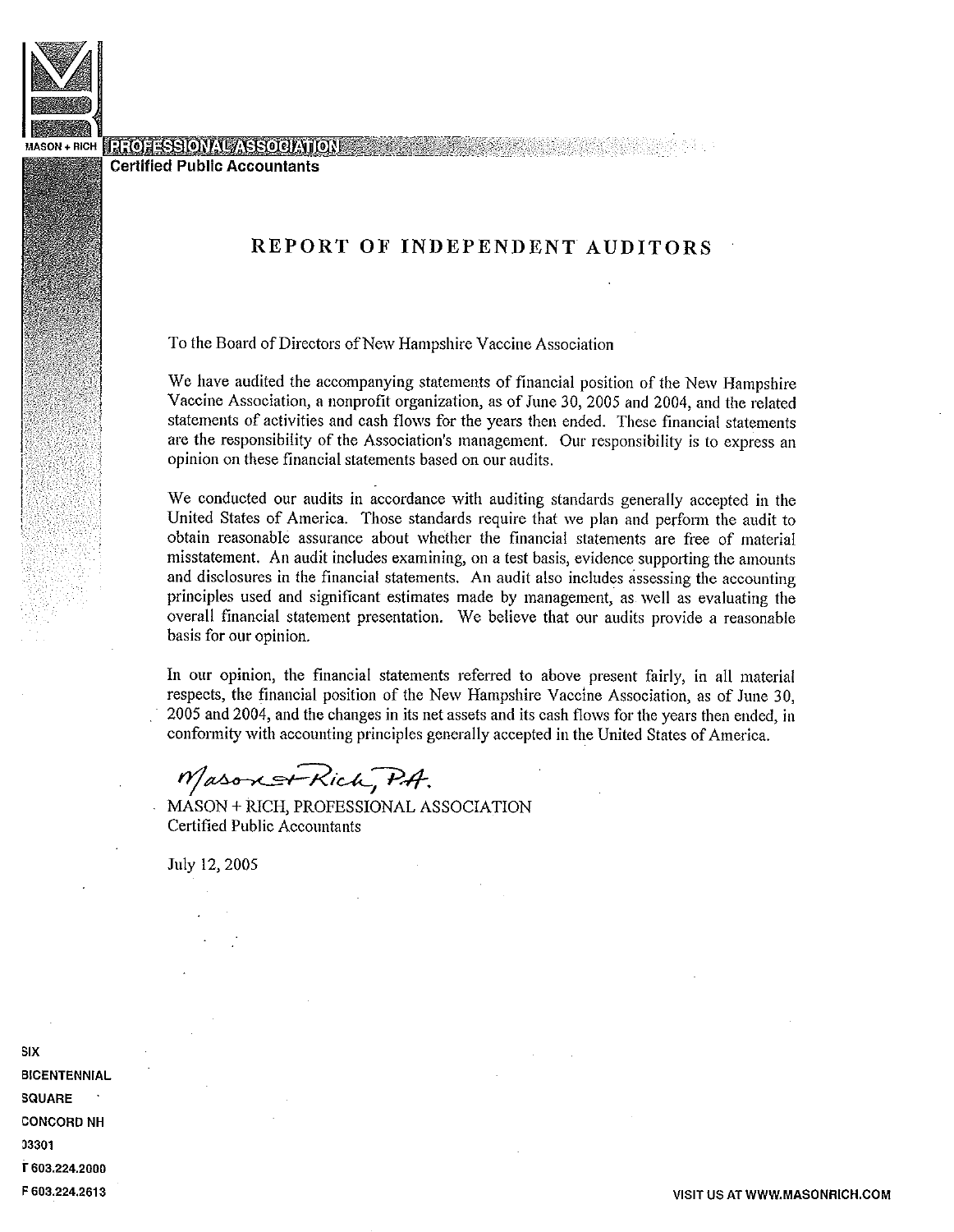### NEW HAMPSHIRE VACCINE ASSOCIATION STATEMENTS OF FINANCIAL POSITION AS OF JUNE 30,2005 AND 2004

|                              | 2005          |            | 2004    |  |
|------------------------------|---------------|------------|---------|--|
|                              | <b>ASSETS</b> |            |         |  |
| <b>CURRENT ASSETS</b>        |               |            |         |  |
| Cash & Cash Equivalents      | \$            | 304,815 \$ | 220,788 |  |
| Prepaid Expenses             |               | 3,510      | 3,580   |  |
| Short-Term Investments       |               | 48,962     |         |  |
| <b>Total Current Assets</b>  |               | 357,287    | 224,368 |  |
| <b>LONG-TERM INVESTMENTS</b> |               | 47.188     |         |  |
| TOTAL ASSETS                 | o             | 404,475 \$ | 224,368 |  |

# LIABILITIES AND NET ASSETS

| <b>CURRENT LIABILITIES</b><br>Accounts Payable                                    | \$<br>175 \$       |                   |
|-----------------------------------------------------------------------------------|--------------------|-------------------|
| NET ASSETS<br><b>Unrestricted Net Assets</b><br>Temporarily Restricted Net Assets | 125,000<br>279,300 | 80,000<br>144,368 |
| <b>Total Net Assets</b>                                                           | 404,300            | 224,368           |
| TOTAL LIABILITIES<br>AND NET ASSETS                                               | 404,475 \$         | 224,368           |

The Accompanying Notes are an Integral Part of These Financial Statements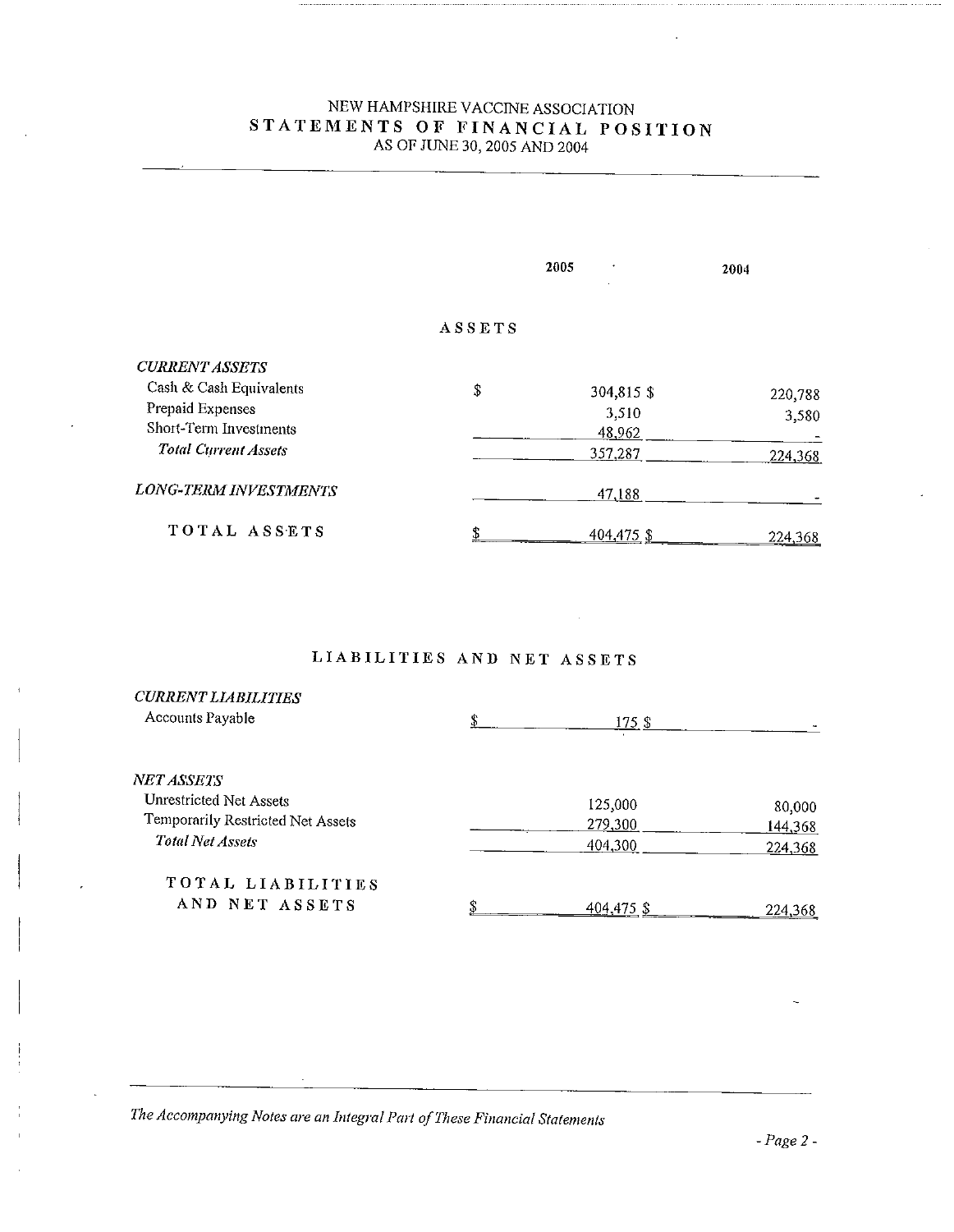### NEW HAMPSHIRE VACCINE ASSOCIATION STATEMENTS OF ACTIVITIES FOR THE YEARS ENDED JUNE 30,2005 AND 2004

 $\ddot{\phantom{a}}$ 

| UNRESTRICTED NET ASSETS               | 2005 |               | 2004    |  |
|---------------------------------------|------|---------------|---------|--|
| REVENUE AND OTHER SUPPORT             |      |               |         |  |
| Net Assets Released From Restrictions |      |               |         |  |
| Assets Released for Operations        | \$   | $109, 124$ \$ | 94,161  |  |
| <b>EXPENSES</b>                       |      |               |         |  |
| <b>Supporting Services</b>            |      |               |         |  |
| <b>Administration Expenses</b>        |      |               |         |  |
| <b>Administrative Services</b>        |      | 50,940        | 50,504. |  |
| Professional Fees                     |      | 5,000         | 5,970   |  |
| <b>Total Administration Expenses</b>  |      | 55,940        | 56,474  |  |
| Office Expenses                       |      |               |         |  |
| Office Expense                        |      | 192           | 197     |  |
| Postage & Shipping                    |      | 214           | 136     |  |
| Printing                              |      | 375           | 338     |  |
| Telephone                             |      | 103           | 105     |  |
| Miscellaneous Expenses                |      | 76            | 44      |  |
| Total Office Expenses                 |      | 960           | 820     |  |
| <b>Board Expenses</b>                 |      |               |         |  |
| Insurance                             |      | 7.090         | 6,580   |  |
| Travel                                |      | 22            | 43      |  |
| <b>Board Meetings</b>                 |      | 112           | 68      |  |
| Total Board Expenses                  |      | 7,224         | 6,691   |  |
| <b>Total Expenses</b>                 |      | 64,124        | 63,985  |  |
| <b>INCREASE (DECREASE) IN</b>         |      |               |         |  |
| <b>UNRESTRICTED NET ASSETS</b>        |      | 45,000        | 30,176  |  |

The Accompanying Notes are an Integra! Part of These Financial Statements

(Continued on next page)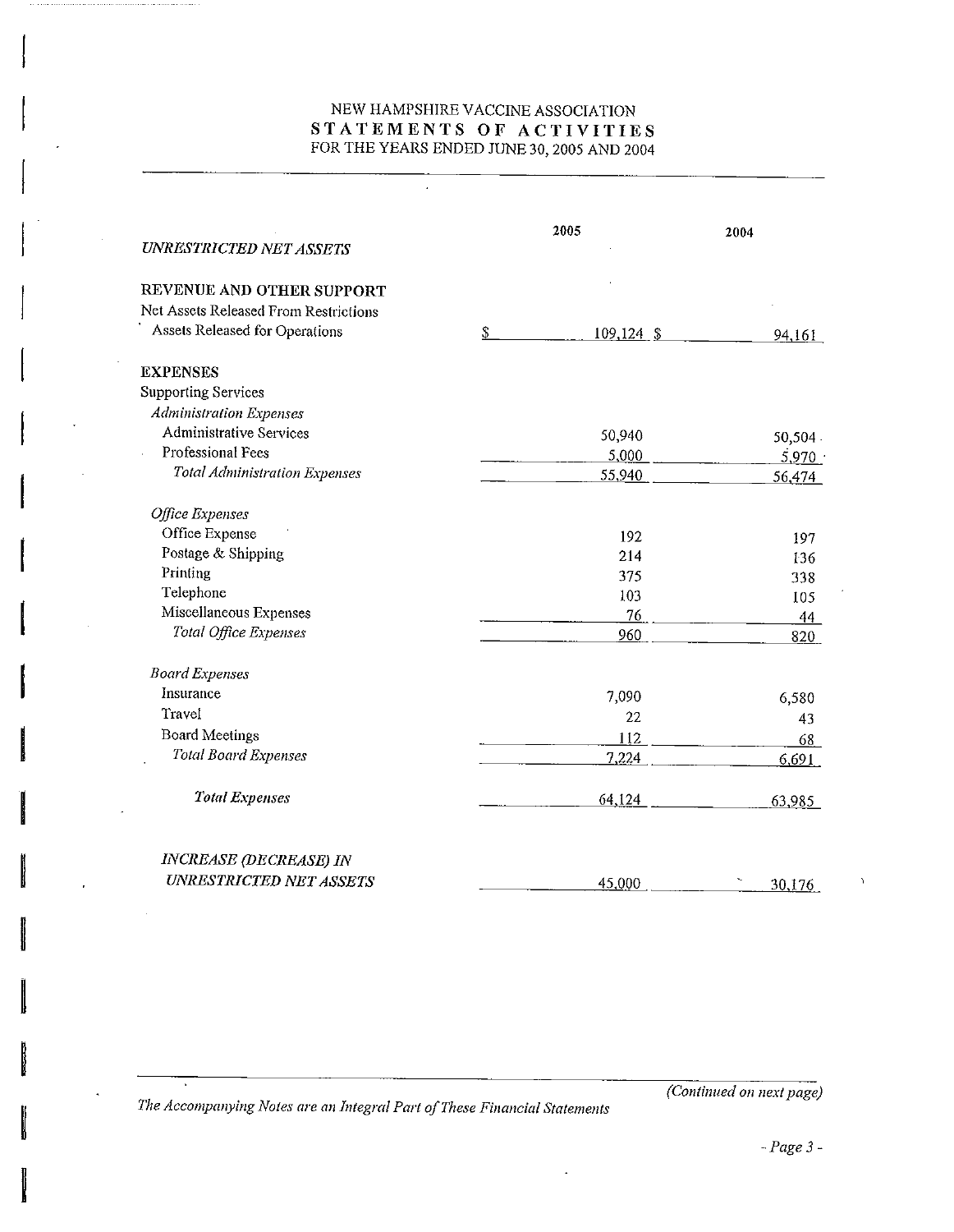# NEW HAMPSHIRE VACCINE ASSOCIATION STATEMENTS OF ACTIVITIES FOR THE YEARS ENDED JUNE 30, 2005 AND 2004

|                                                                    | 2005               | 2004        |
|--------------------------------------------------------------------|--------------------|-------------|
| TEMPORARILY RESTRICTED NET ASSETS                                  |                    |             |
| Assessment Income                                                  | \$<br>2,941,813 \$ | 2,230,228   |
| Investment Return, Net Fees                                        | 26,671             |             |
| Net Assets Released From Restrictions                              |                    | 8,854       |
| Remittance to the State of New Hampshire                           | (2,724,428)        | (2,190,056) |
| Assets Released for Operations                                     | (109, 124)         | (94, 161)   |
| INCREASE (DECREASE) IN TEMPORARILY<br><b>RESTRICTED NET ASSETS</b> |                    |             |
|                                                                    | 134,932            | (45, 135)   |
| INCREASE (DECREASE)                                                |                    |             |
| IN NET ASSETS                                                      | 179,932            | (14,959)    |
| Net Assets, Beginning of Period                                    | 224,368            | 239,327     |
| Net Assets, End of Period                                          | 404,300            | 224.368     |

The Accompanying Notes are an Integral Part of These Financial Statements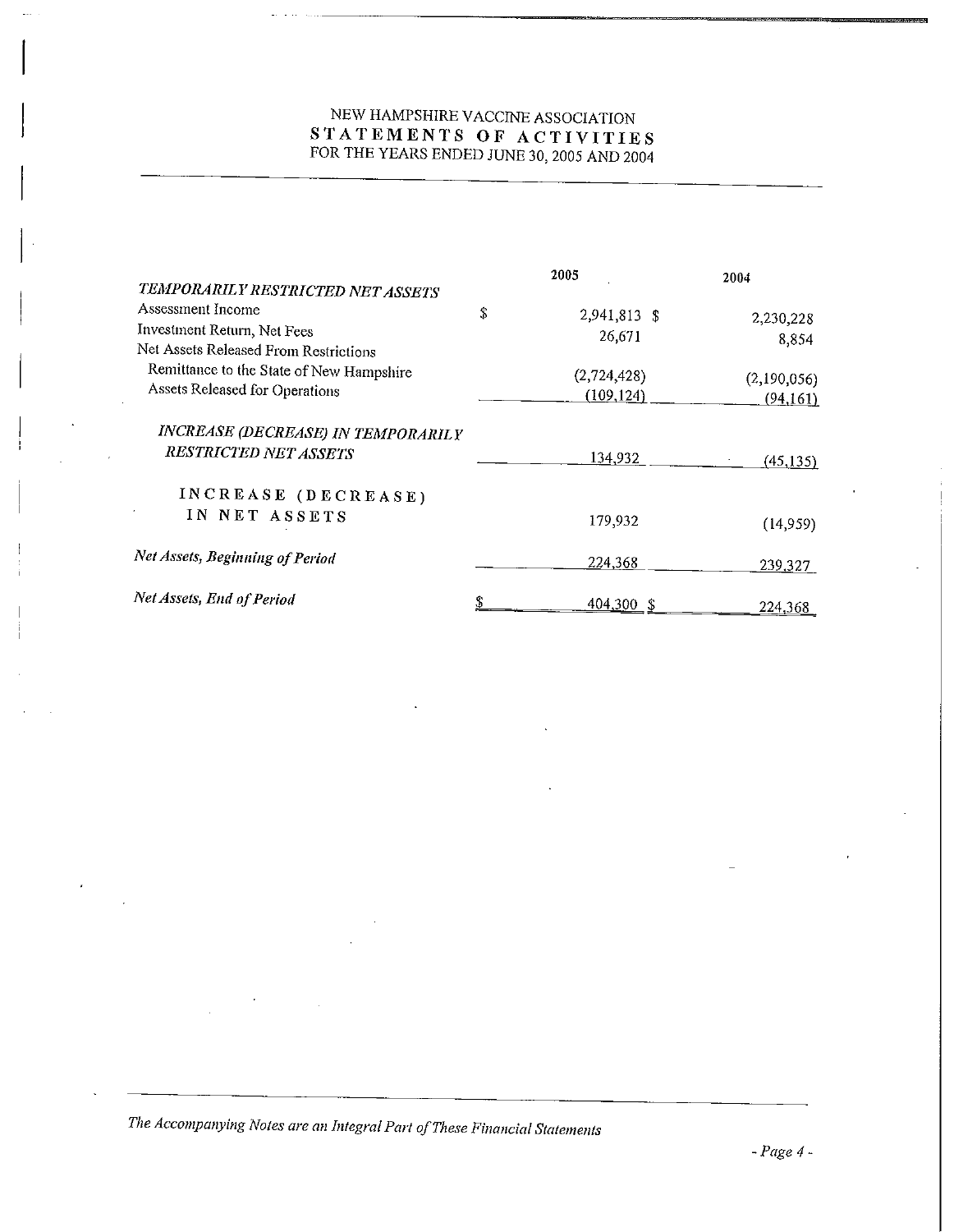# NEW HAMPSHIRE VACCINE ASSOCIATION STATEMENTS OF CASH FLOWS FOR THE YEARS ENDED JUNE 30, 2005 AND 2004

|                                                       |          | 2005         |          |
|-------------------------------------------------------|----------|--------------|----------|
| CASH FLOW FROM OPERATING ACTIVITIES                   |          |              | 2004     |
| Increase (Decrease) in Net Assets                     | \$       | $179,932$ \$ | (14.959) |
| Adjustments to Reconcile Change in Net Assets         |          |              |          |
| to Net Cash Provided by Operating Activities          |          |              |          |
| Amortization of Bond Discount                         |          | (1,033)      |          |
| Unrealized (Gains) Losses                             |          | 160          |          |
| (Increase) Decrease in Operating Assets               |          |              |          |
| Assessments Receivable                                |          |              |          |
| Prepaid Expenses                                      |          | 70           | 6,312    |
| Increase (Decrease) in Operating Liabilities          |          |              | (580)    |
| Accounts Payable                                      |          | 175          |          |
| <b>Total Adjustments</b>                              |          | (628)        | (285)    |
|                                                       |          |              | 5,447    |
| NET CASH PROVIDED (USED) BY                           |          |              |          |
| <b>OPERATING ACTIVITIES</b>                           |          | 179,304      | (9,512)  |
| CASH FLOW FROM INVESTING ACTIVITIES                   |          |              |          |
| Purchases of Investments                              |          |              |          |
| Sales & Maturities of Investments                     |          | (3,072,414)  |          |
|                                                       |          | 2,977,136    |          |
| NET CASH PROVIDED (USED) BY                           |          |              |          |
| <b>INVESTING ACTIVITIES</b>                           |          | (95, 278)    |          |
|                                                       |          |              |          |
| INCREASE (DECREASE) IN                                |          |              | ¢.       |
| CASH & CASH EQUIVALENTS                               |          |              |          |
|                                                       |          | 84,027       | (9,512)  |
| <b>Cash and Cash Equivalents, Beginning of Period</b> |          | 220,788      |          |
|                                                       |          |              | 230,300  |
| Cash and Cash Equivalents, End of Period              | <u>s</u> | $304,815$ \$ |          |
|                                                       |          |              | 220,788  |

The Accompanying Notes are an Integral Part of These Financial Statements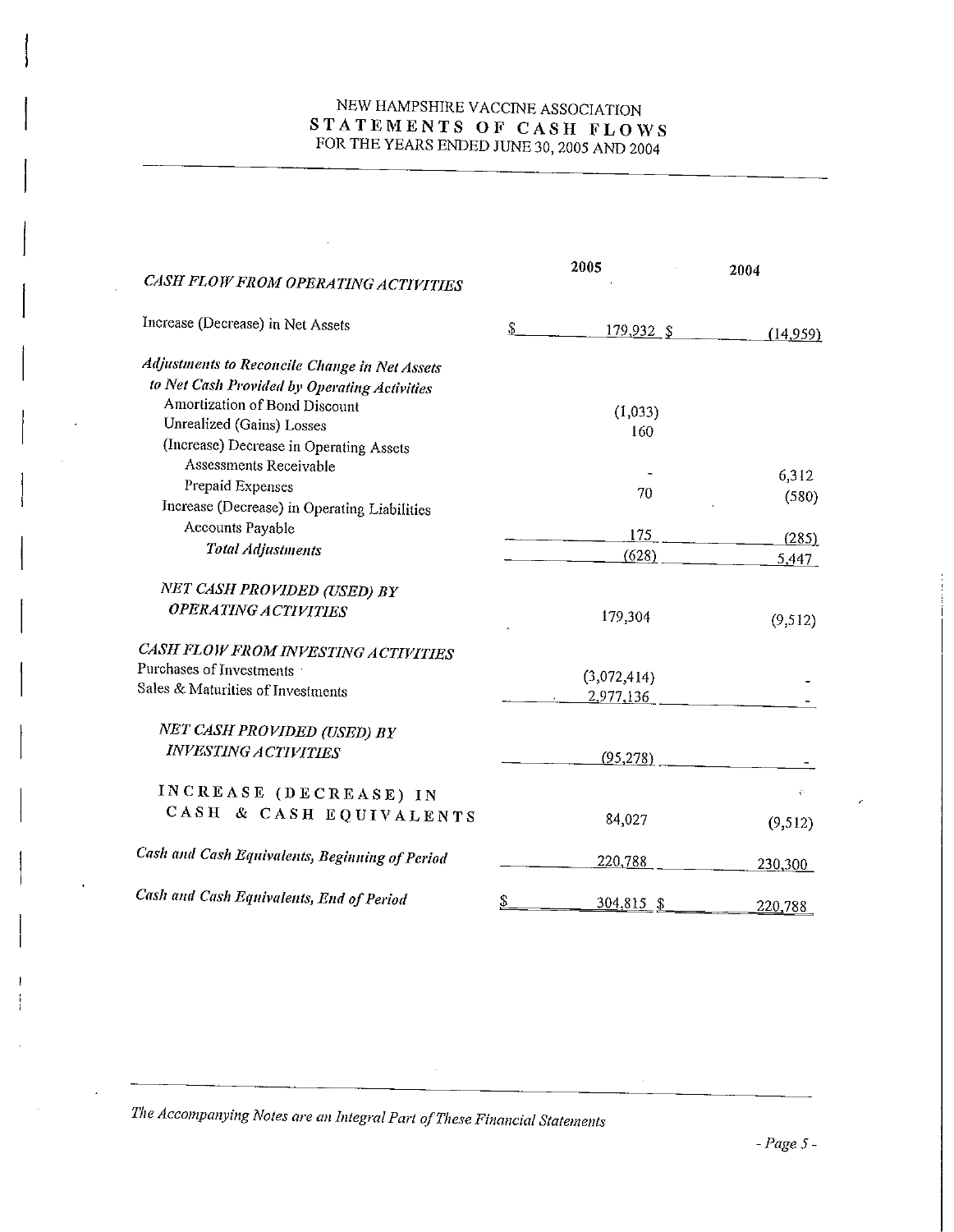# A | SUMMARY OF SIGNIFICANT ACCOUNTING POLICIES

This summary of significant accounting policies of the New Hampshire Vaccine Association (the Association) is presented to assist in understanding the financial statements. These accounting policies conform to United States generally accepted accounting principles.

#### Purpose

The New Hampshire Vaccine Association is a nonprofit corporation established pursuant to Chapter 126-Q of the New Hampshire Revised Statutes Annotated. The Association was formed to assess insurers for a portion of the cost of vaccines provided for children in New Hampshire. The Association accomplishes its mission by assessing licensed insurers currently writing or maintaining health insurance in New Hampshire for a portion of the total non-federal program cost of providing vaccines for children in the State of New Hampshire as specified by RSA 126-Q:4.

#### Basis of Presentation

Financial statement presentation follows the recommendations of the Financial Accounting Standards Board in its Statement of Financial Accounting Standards (SFAS) No. 117, Financial Statements of Not-for-Profit Organizations. Under SFAS No. 117, the Organization is required to report information regarding its financial position and activities according to three classes of net assets: unrestricted net assets, temporarily restricted net assets, and permanently restricted net assets.

#### **Basis of Accounting**

The financial statements of the Association have been prepared on the accrual basis of accounting and, accordingly, reflect all significant receivables, payables, and other liabilities.

### Cash and Cash Equivalents

For purposes of the Statements of Cash Flows, the Association considers all highly liquid investments with an initial maturity of three months or less to be cash equivalents. As of June 30, 2005 and 2004, cash and cash equivalents were \$304,815 and \$220,788, respectively.

#### Estimates

Management uses estimates and assumptions in preparing financial statements. Those estimates and ssumptions affect the reported amounts of assets and liabilities, the disclosure of contingent assets and liabilities, and the reported revenues and expenses. Actual results could differ from those estimates.

#### Income Tax Status

The Association was organized as a nonprofit corporation under RSA 292. On January 20, 2004, the Internal Revenue Service ruled that the Association was a nonprofit  $501(c)(3)$  organization, furthermore that is was not a private foundation within the meaning of Internal Revenue Code section 509(a). Accordingly, the Association has not made any provision for income taxes.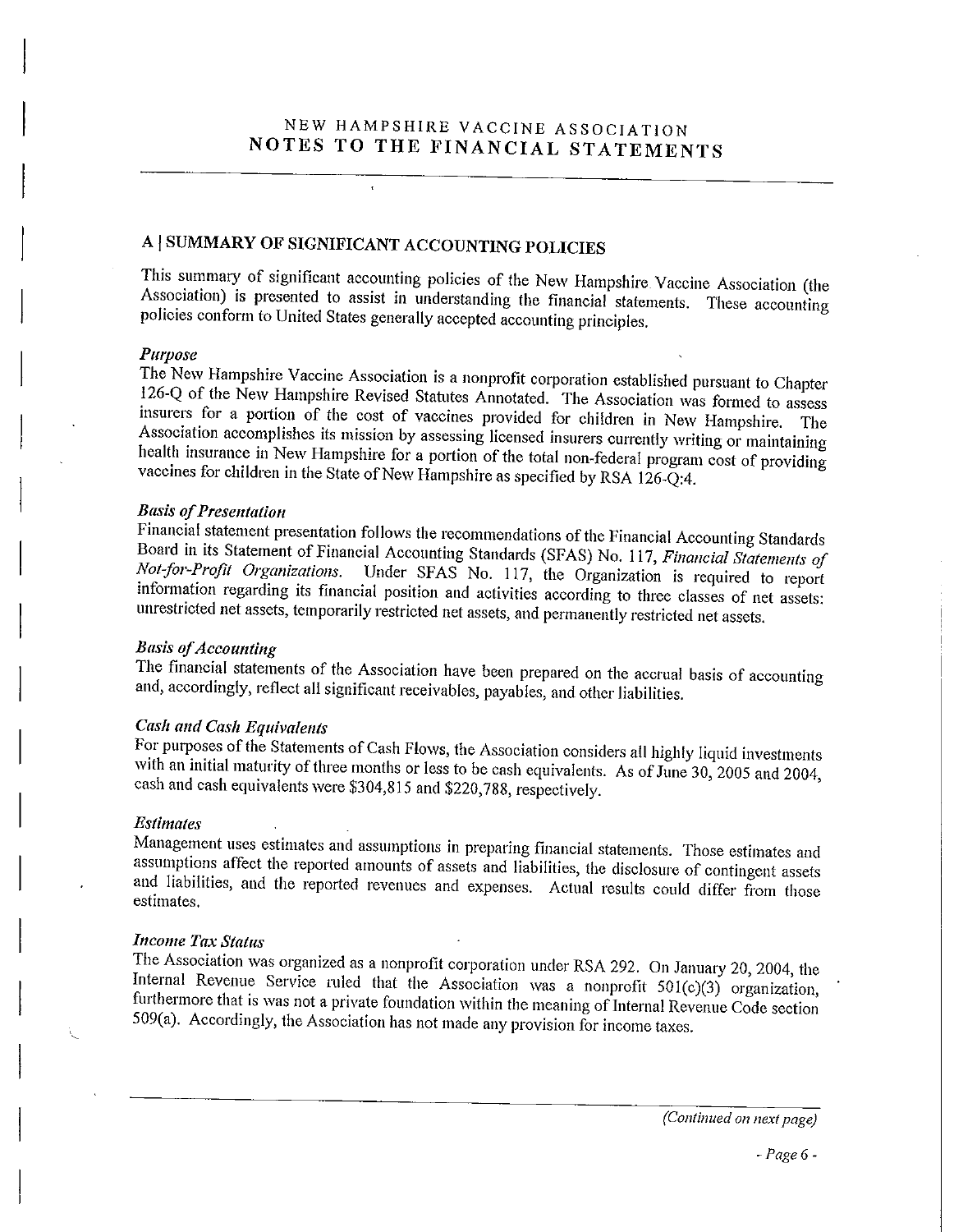# NEW HAMPSHIRE VACCINE ASSOCIATION NOTES TO THE FINANCIAL STATEMENTS

# B | CONCENTRATION OF CREDIT RISK ARISING FROM CASH DEPOSITS

The Association maintains its cash balance at two financial institutions. The balance is insured by the Federal Deposit Insurance Corporation up to \$100,000. At June 30, 2005, the Association's uninsured cash balance is \$277,394.

#### C | RECEIVABLES

Assessments receivable consists of receivables for assessment revenue recognized but not ver received from licensed insurers in New Hampshire. All amounts are expected to be collected. Accordingly, no allowance for uncollectible amounts has been recorded. The Association does not accrue interest on assessments receivable.

## D | INVESTMENTS

The Association has adopted a cash management policy of investing in United States Treasury debt obligations with maturity dates that coincide with the Association's remittances to the State of New Hampshire. In accordance with SFAS No. 124, all investments in debt securities are presented in the financial statements at fair market value. Investments at June 30,2005 consist of the following:

| Description                   | Maturity<br>Date | Amortized<br>Cost | <b>Fair Market</b><br>Value |
|-------------------------------|------------------|-------------------|-----------------------------|
| <b>Short-Term Investments</b> |                  |                   |                             |
| 50,000 US Treasury Strips     | 02/15/2006       | \$49,018          | \$48,962                    |
| Long-Term Investments         |                  |                   |                             |
| 50,000 US Treasury Strips     | 02/15/2007       | \$46,750          | \$47,188                    |

The Association has both the intent and ability to hold the obligations until maturity. This will eminimate any unrealized gams or losses on these investments due to short-term fluctuations in trading prices which react to changes in the interest rate.

The following schedule summarizes the investment return in the statement of activities for the *i*n ended June 30, 2005 and 2004:

|                               | 2005        | 2004         |
|-------------------------------|-------------|--------------|
| Investment Income             | \$26,798    | S<br>8,854   |
| Amortization of Bond Discount | 1,033       |              |
| Unrealized Gains (Losses)     | (160)       |              |
| Total Investment Income       | 27,671      | 8,854        |
| Investment Fees               | $(1,\!000)$ |              |
| Investment Return, Net Fees   | 26.671      | <u>8,854</u> |

(Continued on next page)